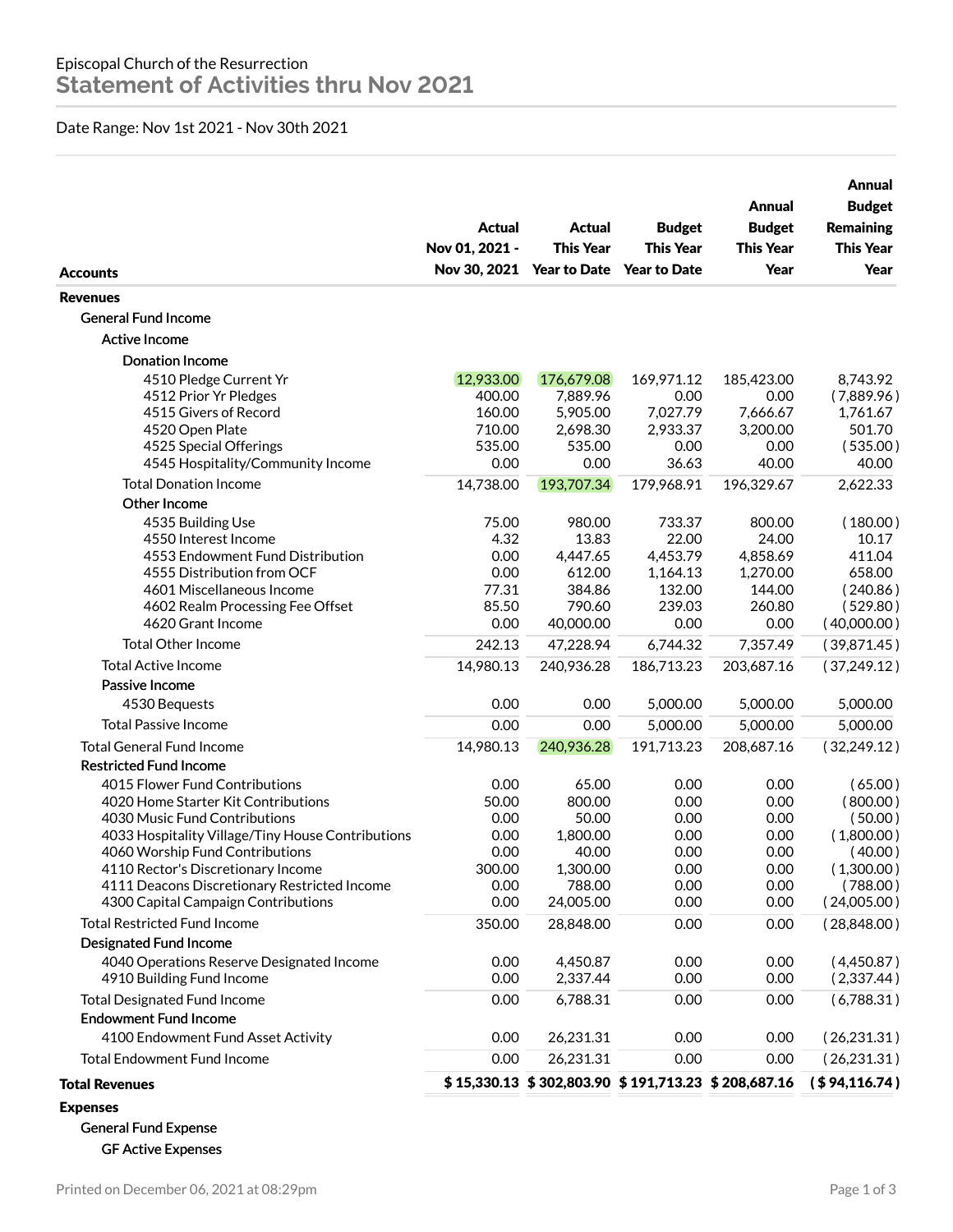|                                                 | Actual<br>Nov 01, 2021 -               | <b>Actual</b><br><b>This Year</b> | <b>Budget</b><br><b>This Year</b> | <b>Annual</b><br><b>Budget</b><br><b>This Year</b> | <b>Annual</b><br><b>Budget</b><br><b>Remaining</b><br><b>This Year</b> |
|-------------------------------------------------|----------------------------------------|-----------------------------------|-----------------------------------|----------------------------------------------------|------------------------------------------------------------------------|
| <b>Accounts</b>                                 | Nov 30, 2021 Year to Date Year to Date |                                   |                                   | Year                                               | Year                                                                   |
| <b>Clergy Compensation</b>                      |                                        |                                   |                                   |                                                    |                                                                        |
| Rector                                          |                                        |                                   |                                   |                                                    |                                                                        |
| 5010 Salary/Housing/Utilities                   | 7,407.00                               | 81,277.91                         | 68,222.40                         | 75,624.40                                          | (5,653.51)                                                             |
| 5012 Health Insurance                           | 0.00                                   | 20,760.00                         | 17,671.00                         | 20,111.00                                          | (649.00)                                                               |
| 5013 Health Deductible                          | 0.00                                   | 0.00                              | 3,848.67                          | 3,848.67                                           | 3,848.67                                                               |
| 5014 Life Insurance                             | 0.00                                   | 187.60                            | 233.75                            | 255.00                                             | 67.40                                                                  |
| 5016 Pension                                    | 1,486.26                               | 3,043.52                          | 9,999.45                          | 11,332.71                                          | 8,289.19                                                               |
| 5018 Workers Comp                               | 17.46                                  | 49.09                             | 720.94                            | 786.49                                             | 737.40                                                                 |
| 5020 Local Travel<br>5021 Business Expense Plan | 0.00<br>0.00                           | 644.00<br>36.97                   | 2,271.92<br>649.33                | 2,362.78<br>708.33                                 | 1,718.78<br>671.36                                                     |
| 5022 Rector's Telephone                         | 0.00                                   | 200.00                            | 538.56                            | 587.56                                             | 387.56                                                                 |
| 5024 Convention & Clergy Conf                   | 0.00                                   | 0.00                              | 458.37                            | 500.00                                             | 500.00                                                                 |
| 5026 Continuing Education                       | 0.00                                   | 0.00                              | 550.00                            | 600.00                                             | 600.00                                                                 |
| <b>Total Rector</b>                             | 8,910.72                               | 106,199.09                        | 105,164.39                        | 116,716.94                                         | 10,517.85                                                              |
| <b>Other Clergy</b>                             |                                        |                                   |                                   |                                                    |                                                                        |
| 5030 Convention and Clergy Conf                 | 0.00                                   | 0.00                              | 440.00                            | 480.00                                             | 480.00                                                                 |
| 5032 Supply Clergy                              | 0.00                                   | 0.00                              | 190.41                            | 207.77                                             | 207.77                                                                 |
| 5033 Priest Search Expenses                     | 0.00                                   | 50.00                             | 0.00                              | 0.00                                               | (50.00)                                                                |
| <b>Total Other Clergy</b>                       | 0.00                                   | 50.00                             | 630.41                            | 687.77                                             | 637.77                                                                 |
| <b>Total Clergy Compensation</b>                | 8,910.72                               | 106,249.09                        | 105,794.80                        | 117,404.71                                         | 11,155.62                                                              |
| Lay Staff Compensation                          |                                        |                                   |                                   |                                                    |                                                                        |
| 5040 Parish Admin Salary                        | 1,700.00                               | 17,540.00                         | 14,300.00                         | 15,600.00                                          | (1,940.00)                                                             |
| 5050 Choir Director Salary                      | 0.00                                   | 0.00                              | 5,881.37                          | 6,416.00                                           | 6,416.00                                                               |
| 5058 Musician, Sunday Organist                  | 1,250.00                               | 3,163.16                          | 4,400.00                          | 4,800.00                                           | 1,636.84                                                               |
| 5060 Child Care Staff                           | 0.00                                   | 682.50                            | 1,364.00                          | 1,488.00                                           | 805.50                                                                 |
| 5061 Christian Ed Director                      | 0.00                                   | 0.00                              | 5,280.00                          | 5,760.00                                           | 5,760.00                                                               |
| 5062 Christian Ed Staff                         | 0.00                                   | 1,650.00                          | 2,607.00                          | 2,844.00                                           | 1,194.00                                                               |
| 5090 FICA/Medicare/Wrks Comp                    | 265.10                                 | 2,139.33                          | 3,235.43                          | 3,529.59                                           | 1,390.26                                                               |
| 5154 Custodial Staff                            | 262.50                                 | 2,325.95                          | 3,571.81                          | 3,896.55                                           | 1,570.60                                                               |
| <b>Total Lay Staff Compensation</b>             | 3,477.60                               | 27,500.94                         | 40,639.61                         | 44,334.14                                          | 16,833.20                                                              |
| Utilities, Buildings, Grounds                   |                                        |                                   |                                   |                                                    |                                                                        |
| 5150 Electricity                                | 82.92                                  | 4,549.14                          | 6,378.68                          | 6,958.61                                           | 2,409.47                                                               |
| 5151 Water/Sewer                                | 406.94                                 | 3,314.68                          | 3,520.00                          | 3,840.00                                           | 525.32                                                                 |
| 5152 Refuse Collection                          | 0.00                                   | 641.00                            | 833.91                            | 909.75                                             | 268.75                                                                 |
| 5153 Security Services                          | 0.00                                   | 359.50                            | 329.34                            | 359.30                                             | (0.20)                                                                 |
| 5155 Groundskeeping                             | 0.00                                   | 2,200.00                          | 2,200.00                          | 2,400.00                                           | 200.00                                                                 |
| 5157 Prop. & Liability Insurance                | 0.00                                   | 3,123.00                          | 3,565.87                          | 3,890.00                                           | 767.00                                                                 |
| 5158 Property, Maintenance & Supplies           | 84.09                                  | 3,501.19                          | 4,620.00                          | 5,040.00                                           | 1,538.81                                                               |
| Total Utilities, Buildings, Grounds             | 573.95                                 | 17,688.51                         | 21,447.80                         | 23,397.66                                          | 5,709.15                                                               |
| Office                                          |                                        |                                   |                                   |                                                    |                                                                        |
| 5042 Bookkeeper                                 | 350.00                                 | 4,620.00                          | 4,400.00                          | 4,800.00                                           | 180.00                                                                 |
| 5161 Office Supplies                            | 67.95                                  | 560.50                            | 2,340.25                          | 2,552.95                                           | 1,992.45                                                               |
| 5162 Copier Contract                            | 335.79                                 | 1,912.70                          | 2,607.00                          | 2,844.00                                           | 931.30                                                                 |
| 5163 Telephone<br>5165 Bank Service Chg         | 111.46<br>0.00                         | 1,125.51<br>15.00                 | 1,174.80<br>44.00                 | 1,281.60<br>48.00                                  | 156.09<br>33.00                                                        |
| 5166 Accounting                                 | 0.00                                   | 160.00                            | 110.88                            | 121.00                                             | (39.00)                                                                |
| 5167 Internet Services                          | 69.95                                  | 991.79                            | 916.63                            | 1,000.00                                           | 8.21                                                                   |
| 5171 PayPal Fees                                | 16.64                                  | 191.07                            | 88.00                             | 96.00                                              | (95.07)                                                                |
| 5172 Office Equipment                           | 0.00                                   | 0.00                              | 671.44                            | 732.46                                             | 732.46                                                                 |
| 5173 Realm Subscription                         | 0.00                                   | 1,585.00                          | 1,650.00                          | 1,800.00                                           | 215.00                                                                 |
| 5174 Realm Processing Fees                      | 148.94                                 | 1,142.91                          | 478.17                            | 521.61                                             | (621.30)                                                               |
| <b>Total Office</b>                             | 1,100.73                               | 12,304.48                         | 14,481.17                         | 15,797.62                                          | 3,493.14                                                               |
| Parish Life                                     |                                        |                                   |                                   |                                                    |                                                                        |
| 5370 Worship/Altar Guild Supplies               | 0.00                                   | 1,746.30                          | 1,711.16                          | 1,866.66                                           | 120.36                                                                 |
| 5371 Stewardship Program                        | 0.00                                   | 0.00                              | 880.00                            | 960.00                                             | 960.00                                                                 |
| 5375 Kitchen Supplies                           | 0.00                                   | 0.00                              | 55.00                             | 60.00                                              | 60.00                                                                  |